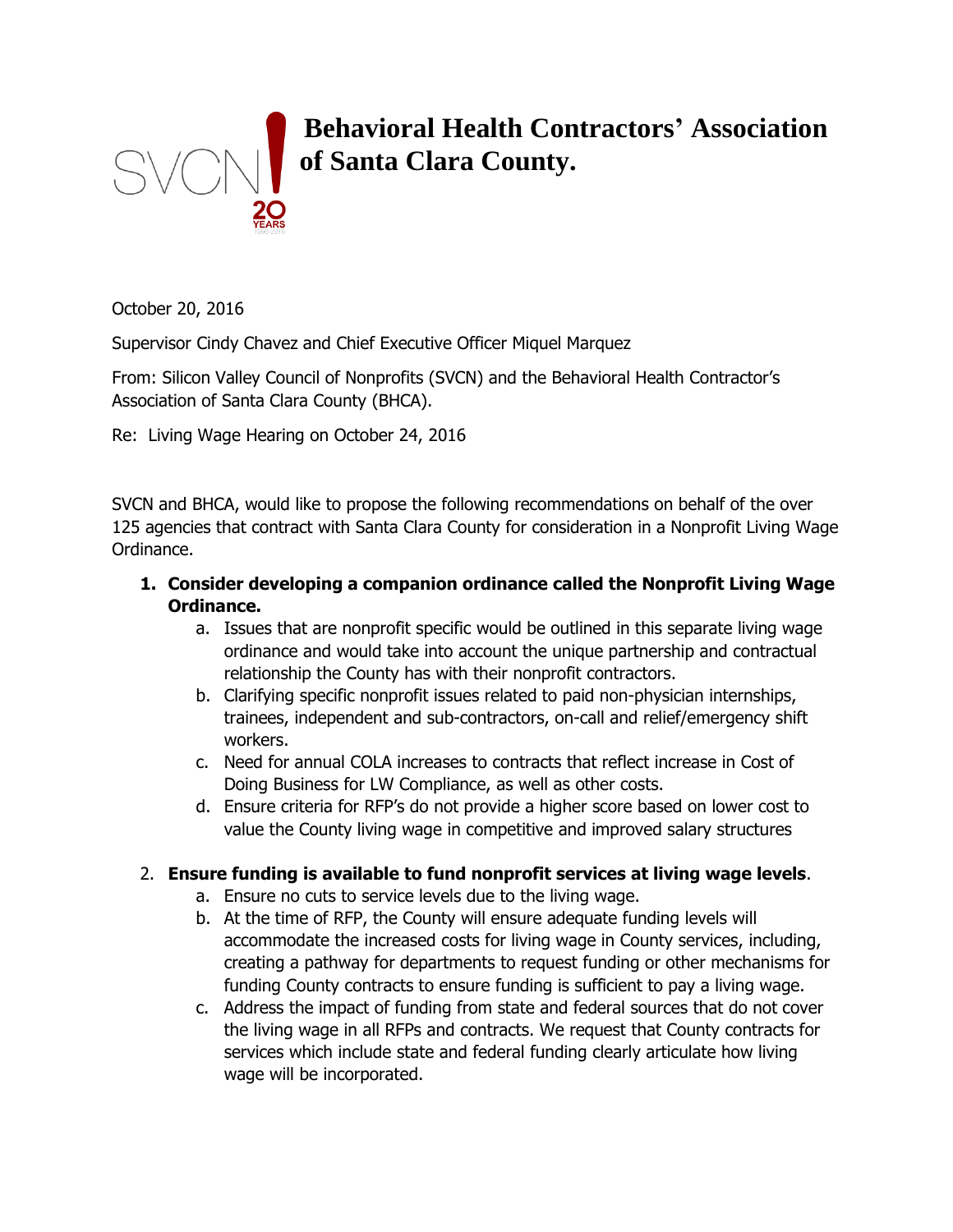- i. Develop guidelines for exemptions for County contracts with state and federal funding pass through funding that does not provide adequate funding for living wage, including cases where the service is partially funded by blended funding
- ii. Develop County led advocacy efforts with state and federal sources to increase rates to pay for the living wage.

### **3. Provide a pathway that would broaden exemptions for some nonprofits.**

- a. For organizations with 20 or less employees, allow them to opt in or opt out of the nonprofit living wage, giving small organizations the ability to decide if they want to implement the living wage and therefore claim additional funding from the County.
- b. Hardship exemption for agencies with only **one** contract over 100K.
	- i. Few organizations provide only one service with one contract, with that service being central to a County program.
- c. Exemptions may be granted to organizations for which there would be great fiscal impact to the entire organization due to living wage.

## **4. Increase flexibility on Wage Credits for employers that provide greater than the Silver Health Plan Coverage.**

- a. The current ordinance only takes into account the minimum level of health coverage, the Silver Plan.
- b. Reward organizations that provide their staff with health coverage above the required Silver Plan with \$2 of wage credit for higher health plan coverage (e.g. Gold or Platinum Plan, dependent coverage).

### 5. **Extend Wage Credits to employers who provide other incentives to employees commensurate with the Wage Credit given to employers offering retirement benefits**.

- a. Many nonprofits provide a basic retirement program such as a 401K or 403B, but an employer match is not required.
- $b.$  Retirement is not a standard nonprofit employment practice. In lieu of retirement benefits, many nonprofits provide benefits other incentives for employees, including:
	- i. Vacation/Leave time above required
	- ii. Tuition/Education reimbursement
	- iii. Cash Bonuses-Guaranteed Residential Overtime
	- iv. Cafeteria Plans
	- v. Life Insurance/Long-Term Disability Insurance
	- vi. Transportation/VTA Passes/Parking Permits
	- vii. End-of-Year contribution to 401K or 403B, pending FY surplus
- c. Consider a \$2 wage credit for organizations that provide their staff with combinations of additional benefits above and beyond retirement.